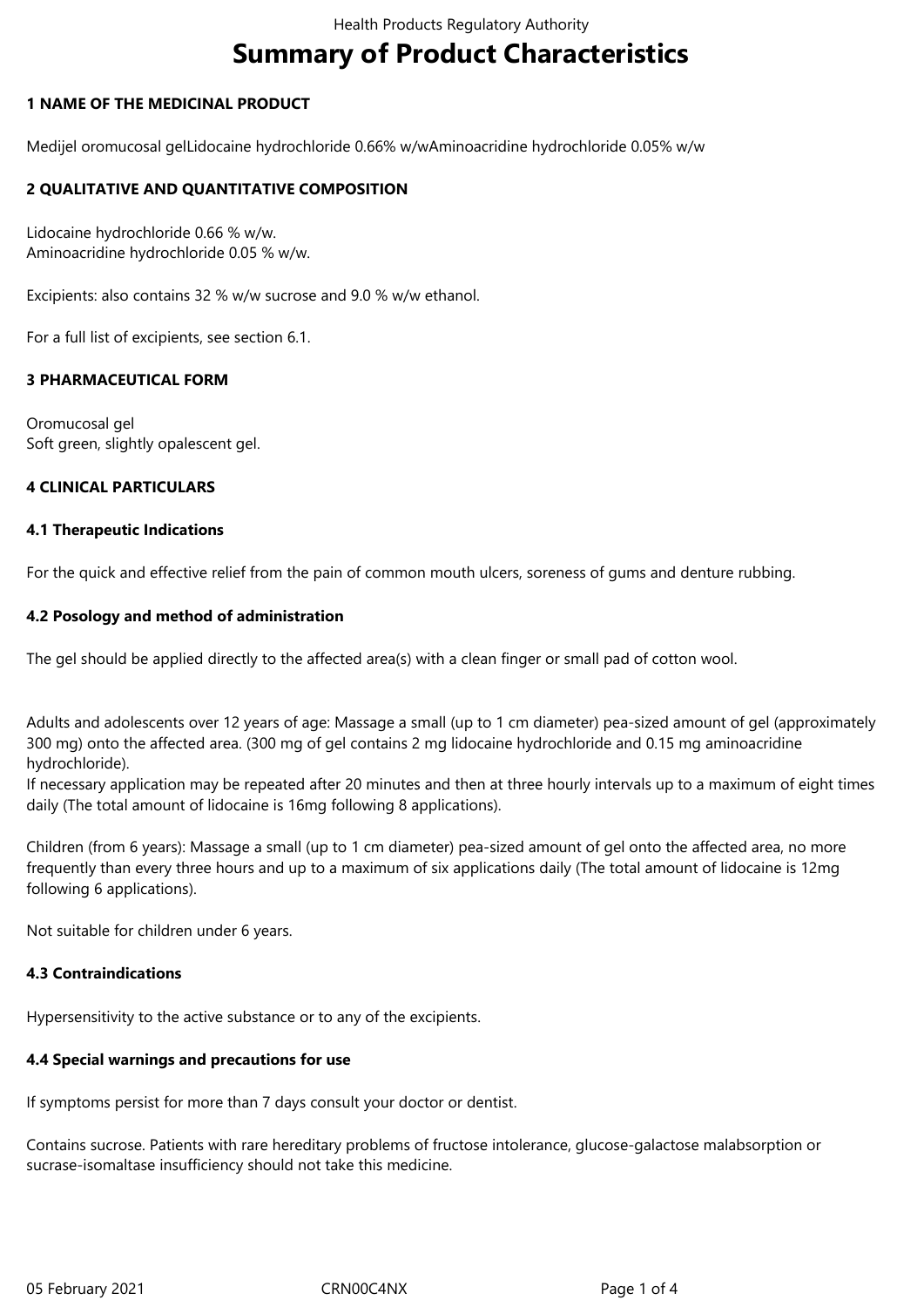#### **4.5 Interaction with other medicinal products and other forms of interactions**

None stated.

# **4.6 Fertility, pregnancy and lactation**

The safety of Medijel Gel during pregnancy and lactation has not been established, but is considered not to constitute a hazard.

# **4.7 Effects on ability to drive and use machines**

Medijel has no influence on the ability to drive and use machines.

# **4.8 Undesirable effects**

Hypersensitivity reactions to Lignocaine have been reported on rare occasions.

Reporting of suspected adverse reactions

Reporting suspected adverse reactions after authorisation of the medicinal product is important. It allows continued monitoring of the benefit/risk balance of the medicinal product. Healthcare professionals are asked to report any suspected adverse reactions via HPRA Pharmacovigilance, Earlsfort Terrace, IRL - Dublin 2; Tel: +353 1 6764971; Fax: +353 1 6762517. Website: www.hpra.ie; E-mail: medsafety@hpra.ie.

# **4.9 Overdose**

The toxic [effects of Lid](http://www.hpra.ie/)ocaine [are directly related t](mailto:medsafety@hpra.ie)o blood concentrations. Symptoms are dizziness, fall of blood pressure, muscular tremors, convulsions, coma, irregular and weak breathing, cardiac standstill and bronchospasm. Induced emesis followed by activated charcoal is only useful if the patient is seen within 30 minutes of ingestion. The primary resuscitation aim is airway maintenance. Artificial respiration with oxygen should be given until convulsions or respiratory depression are controlled and blood pressure and pulse return to normal.

Convulsions can be controlled with i.v. diazepam or i.v. succinylcholine chloride. Perform artificial respiration with oxygen until convulsions are controlled and continue giving oxygen until blood pressure and pulse return to normal. Adequate arterial oxygen saturation must be maintained. If convulsions are not continuous the administration of oxygen may be sufficient to maintain the patient until the blood level of lidocaine falls. Do not give stimulants. Methaemoglobinaemia can be treated by i.v. methylene blue. Treat fall in blood pressure by postural means (head down, feet raised, supine position) or with i.v. saline or blood transfusion if shock threatens.

Suppression of pharyngeal sensation with concomitant effects on swallowing may theoretically result from excessive topical oral use of Medijel Gel. Such an effect has been reported in an adult who gargled and swallowed 5 ml of a 2% Lidocaine hydrochloride solution (equivalent to 100 mg of Lidocaine). However, assuming proportionality of body surface area and pharyngeal surface area, this dose would be equivalent to a single dose of 33.75 g of Medijel Gel for a 75 kg adult.

The Lidocaine hydrochloride content of a 12.5 g tube and a 15 g tube of Medijel Gel are 82.5 mg and 99 mg respectively. It is most unlikely, even with misuse or excessive application of Medijel Gel that the large amounts of Lidocaine hydrochloride required to produce clinically-relevant toxic effects would be reached. In the event of overdose, use should be discontinued and a doctor consulted.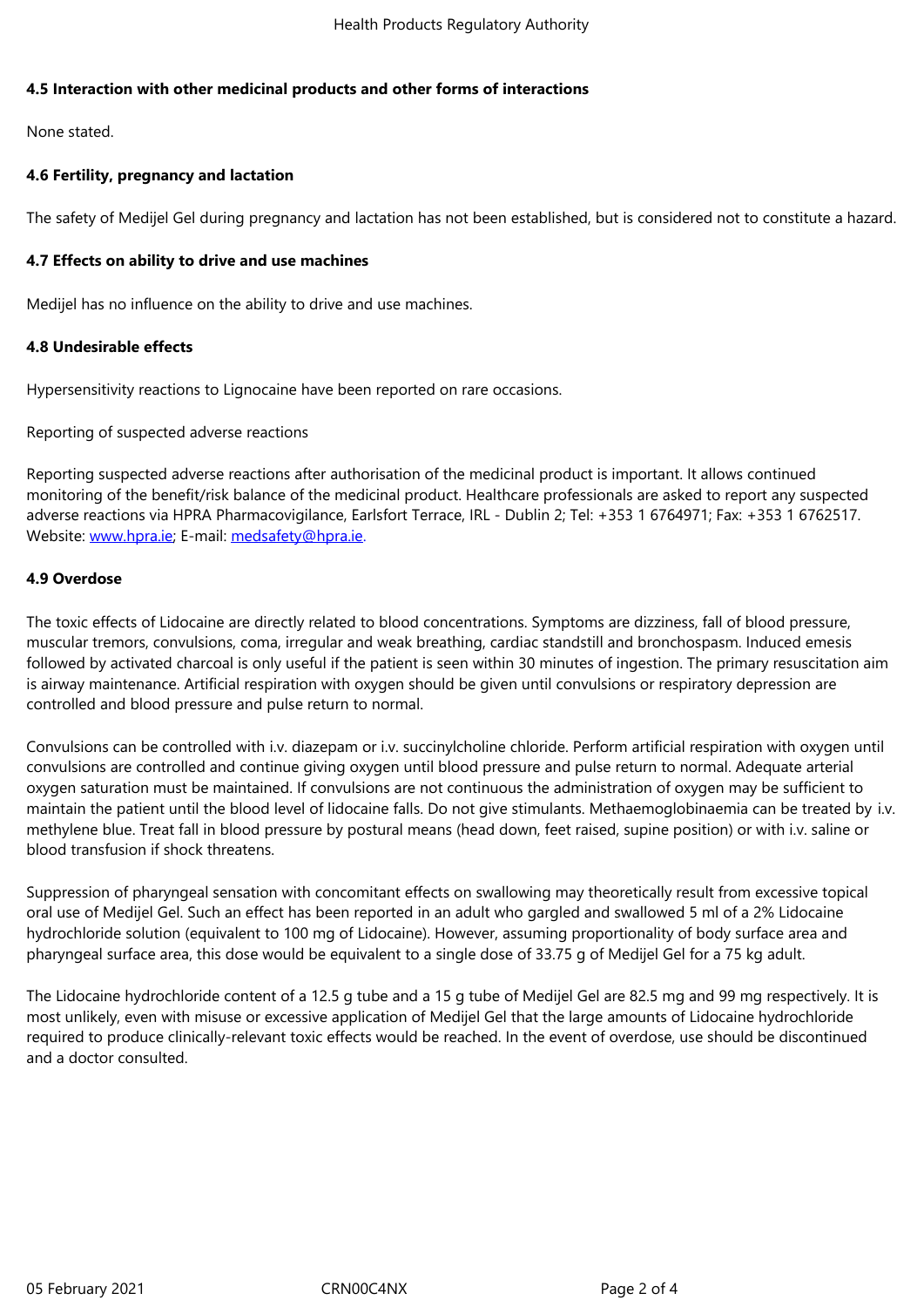#### **5 PHARMACOLOGICAL PROPERTIES**

#### **5.1 Pharmacodynamic properties**

Lignocaine Hydrochloride is well documented in Martindale 28<sup>th</sup> Edition Page 900-904 and Goodman & Gillman, Chapter 15 and pages 767-770.

Lignocaine Hydrochloride was first introduced in 1948 and is one of the most widely used local anaesthetics, however it produces more prompt, more intense, longer lasting and more extensive anaesthesia than does an equal concentration of procaine (Peak anaesthesia within 2-5 minutes). Local anaesthetics are drugs that block nerve conduction when applied locally to nerve tissue in appropriate concentrations. They have good powers of penetration and their action is reversible. Their use is followed by complete recovery in nerve function with no evidence of structural damage to nerve fibres or cells.

Aminacrine Hydrochloride is a slow acting disinfectant. It exerts germicidal action against bacteria and fungi. It is used as a surgical and endodontic irrigant and to treat local infections of the ear, mouth and throat. Its exact mode of action is not known but it involves disruption of certain metabolic pathways.

#### **5.2 Pharmacokinetic properties**

Lignocaine is readily absorbed through mucous membranes. They exert their effects in the form of the non-ionised base. Lignocaine undergoes first-pass metabolism in the liver and bioavailability is low after administration by mouth. It is rapidly de-ethylated to the active metabolite monoethylglycinexylidide and then hydrolysed by amidases to various compounds, including glycineexylidide which has reduced activity but a longer elimination half life. Less than 10% of a dose is excreted unchanged via the kidneys. The metabolic products are excreted in the urine.

Aminacrine Hydrochloride if administered systematically is rapidly eliminated through the kidney (0.2 grams being eliminated from the blood in 30 minutes). Medijel Gel dose 0.15mg aminacrine Hydrochloride).

#### **5.3 Preclinical safety data**

There are no pre-clinical data of relevance to the prescriber which are additional to that already included in other sections of the SPC.

#### **6 PHARMACEUTICAL PARTICULARS**

#### **6.1 List of excipients**

Glycerol Hydroxy polyethoxydodecane Ethanol (96%) Carbomer Sucrose Saccharin Sodium Peppermint Oil Di-isopropanolamine 90% aqueous Ethyl Vanillin Purified Water

#### **6.2 Incompatibilities**

Not applicable.